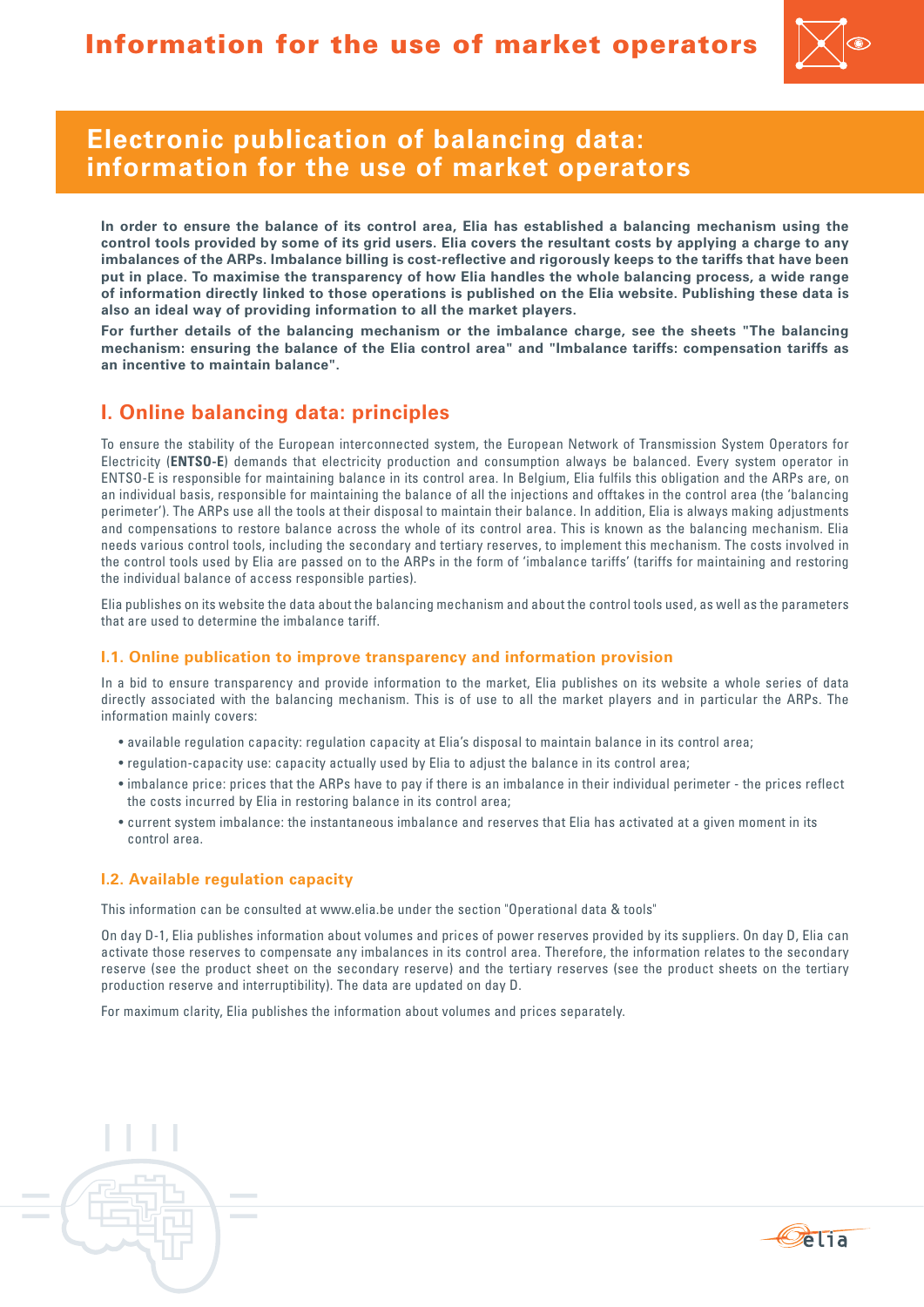#### **Information about volumes**

This general information is published in the form of a chart and a daily table. They present the quarter-hourly regulation capacity data for each type of regulation capacity reserve provided to Elia on day D-1 for day D.



#### **Information about prices**

This information is published in the form of a chart and a daily table and presents the quarter-hourly data showing prices bid (by the suppliers of regulation capacity) for activation of the relevant regulation capacity provided to Elia on day D-1 for day D.



|                           | Marginal prices ( $\epsilon$ /MWh) for activation of |  |       |                                               |        |  |                      |            |  |
|---------------------------|------------------------------------------------------|--|-------|-----------------------------------------------|--------|--|----------------------|------------|--|
| <b>Quarter</b>            |                                                      |  |       | $-Max$ -600MW -300MW -100MW 100MW 300MW 600MW |        |  |                      | <b>Max</b> |  |
| 03/01/2012 00:00 -> 00:15 | 10.28                                                |  | 10.28 | 25.52                                         |        |  | 103,80 110,15 179,49 | 323.60     |  |
| 03/01/2012 00:15 -> 00:30 | 10.28                                                |  |       | 25.52                                         | 103.80 |  | 110.15 179.49        | 323.60     |  |
| 03/01/2012 00:30 -> 00:45 | 10.28                                                |  |       | 25.52                                         | 103.80 |  | 110.15 179.49        | 323.60     |  |
| 03/01/2012 00:45 -> 01:00 | 10,28                                                |  |       | 25.52                                         | 103.80 |  | 110,15 179,49        | 323,60     |  |

All this information can be downloaded in Excel and CSV formats, meaning that visitors to www.elia.be can easily consult the data and save them on their computer systems.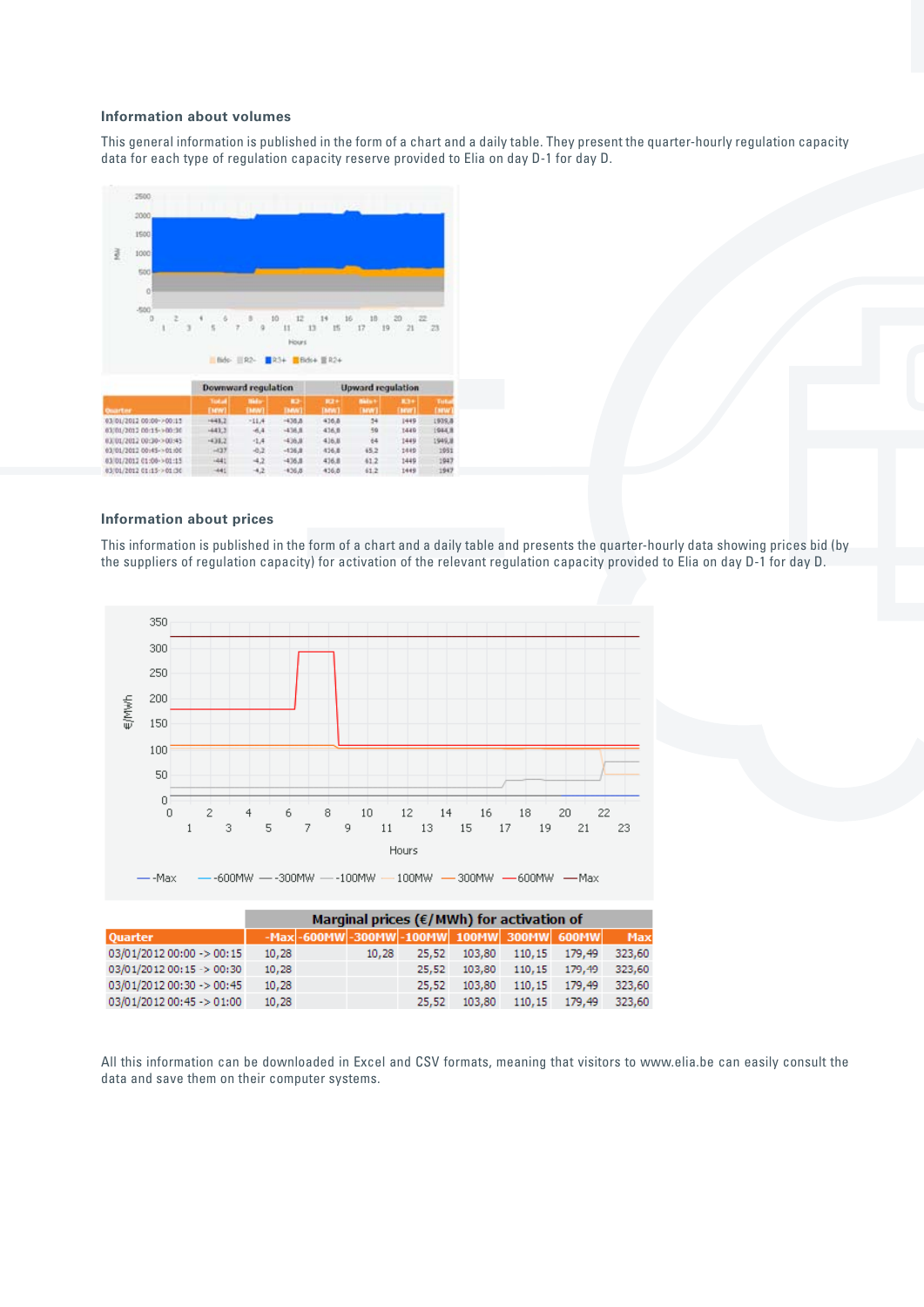### **I.3. Regulation-capacity use**

On day D, Elia publishes quarter-hourly data concerning the volumes and prices of capacity used by Elia to compensate the imbalances in its control area. They are the elements taken into account by Elia in billing an imbalance. The data are given in a table and are updated on a quarter-hourly basis with the data for the previous quarter-hour. This means that, for example, the data from 3.45 p.m. will be updated at 4 p.m.

For maximum transparency, Elia publishes separate data about volumes and about prices.

#### **Data about volumes**

These data are published in a table. They indicate for each quarter-hour and for each type of reserve the regulation capacities that have been activated by Elia to maintain the balance of the control area.

| Volumes<br>Prices                                                    |                    |             |               |               |               |             |               |                      |                    |
|----------------------------------------------------------------------|--------------------|-------------|---------------|---------------|---------------|-------------|---------------|----------------------|--------------------|
| Non validated data for 03/01/2012                                    |                    |             |               |               |               |             |               |                      |                    |
| ₽<br>03/01/2012                                                      |                    |             |               |               |               |             |               |                      |                    |
| <b>Export to Excel</b><br>Export to CSV                              |                    |             |               |               |               |             |               |                      |                    |
| <b>Upward regulation Volume</b><br><b>Downward regulation Volume</b> |                    |             |               |               |               |             |               |                      |                    |
| <b>Ouarter</b>                                                       | <b>NRV</b><br>(MW) | GUV<br>(MW) | $R2+$<br>(MW) | Bids+<br>(MW) | $R3+$<br>(MW) | GDV<br>(MW) | $R2-$<br>(MW) | <b>Bids-</b><br>(MW) | <b>R3-</b><br>(MW) |
| 00:00 > 00:15                                                        | $-42,7$            |             |               |               |               | 42,7        | 42,7          |                      |                    |
| 00:15 > 00:30                                                        | $-128,6$           |             |               |               |               | 128,6       | 128,6         |                      |                    |
| 00:30 > 00:45                                                        | $-145,6$           |             |               |               |               | 145,6       | 145,6         |                      |                    |
| 00:45 > 01:00                                                        | $-145,6$           |             |               |               |               | 145,6       | 145,6         |                      |                    |
| 01:00 > 01:15                                                        | $-310,4$           |             |               |               |               | 310,4       | 145,2         | 165,2                |                    |
| 01:15 > 01:30                                                        | $-345,6$           |             |               |               |               | 345,6       | 145,6         | 200,0                |                    |
| 01:30 > 01:45                                                        | $-182,2$           |             |               |               |               | 182,2       | 145,6         | 36,6                 |                    |
| 01:45 > 02:00                                                        | $-145,8$           |             |               |               |               | 145,8       | 145,6         | 0,2                  |                    |
| 02:00 > 02:15                                                        | $-243,0$           |             |               |               |               | 243,0       | 119,0         | 4,0                  | 120,0              |
| 02:15 > 02:30                                                        | $-264,8$           |             |               |               |               | 264,8       | 140,6         | 4,2                  | 120,0              |
| 02:30 > 02:45                                                        | $-268,3$           |             |               |               |               | 268,3       | 145,6         | 2,7                  | 120,0              |
| 02:45 > 03:00                                                        | $-266,3$           |             |               |               |               | 266,3       | 145,6         | 0,7                  | 120,0              |

#### **Data about prices**

These data are published at the same time in a table. They indicate for each quarter-hour and for each type of reserve the maximum (for upward regulation) and minimum (for downward regulation) prices of the regulation capacities that have been activated by Elia to maintain the balance of the control area.

| Volumes<br>Prices                                    |                                                        |            |       |       |                                                                                                                  |            |                                                                                                                          |       |                  |
|------------------------------------------------------|--------------------------------------------------------|------------|-------|-------|------------------------------------------------------------------------------------------------------------------|------------|--------------------------------------------------------------------------------------------------------------------------|-------|------------------|
| Non validated data for 03/01/2012<br>₽<br>03/01/2012 |                                                        |            |       |       |                                                                                                                  |            |                                                                                                                          |       |                  |
| Export to Excel<br>Export to CSV                     |                                                        |            |       |       |                                                                                                                  |            |                                                                                                                          |       |                  |
|                                                      | <b>Incremental Prices</b><br><b>Decremental Prices</b> |            |       |       |                                                                                                                  |            |                                                                                                                          |       |                  |
| Quarter                                              | <b>NRV</b><br>(MW)                                     | <b>MIP</b> | $R2+$ | Bids+ | $R3+$<br>$ (\varepsilon/\text{MWh}) (\varepsilon/\text{MWh}) (\varepsilon/\text{MWh}) (\varepsilon/\text{MWh}) $ | <b>MDP</b> | $R2-$<br>$ (\varepsilon/\texttt{MWh}) (\varepsilon/\texttt{MWh}) (\varepsilon/\texttt{MWh}) (\varepsilon/\texttt{MWh}) $ | Bids- | R <sub>3</sub> - |
| $00:00 > 00:15 -42,7$                                |                                                        |            |       |       |                                                                                                                  | 38,67      | 38,67                                                                                                                    |       |                  |
| $00:15 > 00:30 - 128.6$                              |                                                        |            |       |       |                                                                                                                  | 38,67      | 38,67                                                                                                                    |       |                  |
| $00:30 > 00:45 - 145,6$                              |                                                        |            |       |       |                                                                                                                  | 38,67      | 38,67                                                                                                                    |       |                  |
| $00:45 > 01:00 -145,6$                               |                                                        |            |       |       |                                                                                                                  | 38,67      | 38,67                                                                                                                    |       |                  |
| $01:00 > 01:15 - 310.4$                              |                                                        |            |       |       |                                                                                                                  | 0,00       | 38,67                                                                                                                    | 0,00  |                  |
| $01:15 > 01:30 - 345.6$                              |                                                        |            |       |       |                                                                                                                  | 0,00       | 38,67                                                                                                                    | 0,00  |                  |
| $01:30 > 01:45 - 182.2$                              |                                                        |            |       |       |                                                                                                                  | 0.00       | 38,67                                                                                                                    | 0,00  |                  |
| $01:45 > 02:00 - 145.8$                              |                                                        |            |       |       |                                                                                                                  | 10,28      | 38,67                                                                                                                    | 10,28 |                  |
| $02:00 > 02:15 - 243,0$                              |                                                        |            |       |       |                                                                                                                  | $-15,02$   | 38,67                                                                                                                    | 10,28 | $-15,02$         |
| $02:15 > 02:30 - 264.8$                              |                                                        |            |       |       |                                                                                                                  | $-15,02$   | 38,67                                                                                                                    | 10,28 | $-15,02$         |
| $02:30 > 02:45 - 268,3$                              |                                                        |            |       |       |                                                                                                                  | $-15,02$   | 38,67                                                                                                                    | 10,28 | $-15,02$         |
| $02:45 > 03:00 - 266.3$                              |                                                        |            |       |       |                                                                                                                  | $-15,02$   | 38,67                                                                                                                    | 10,28 | $-15,02$         |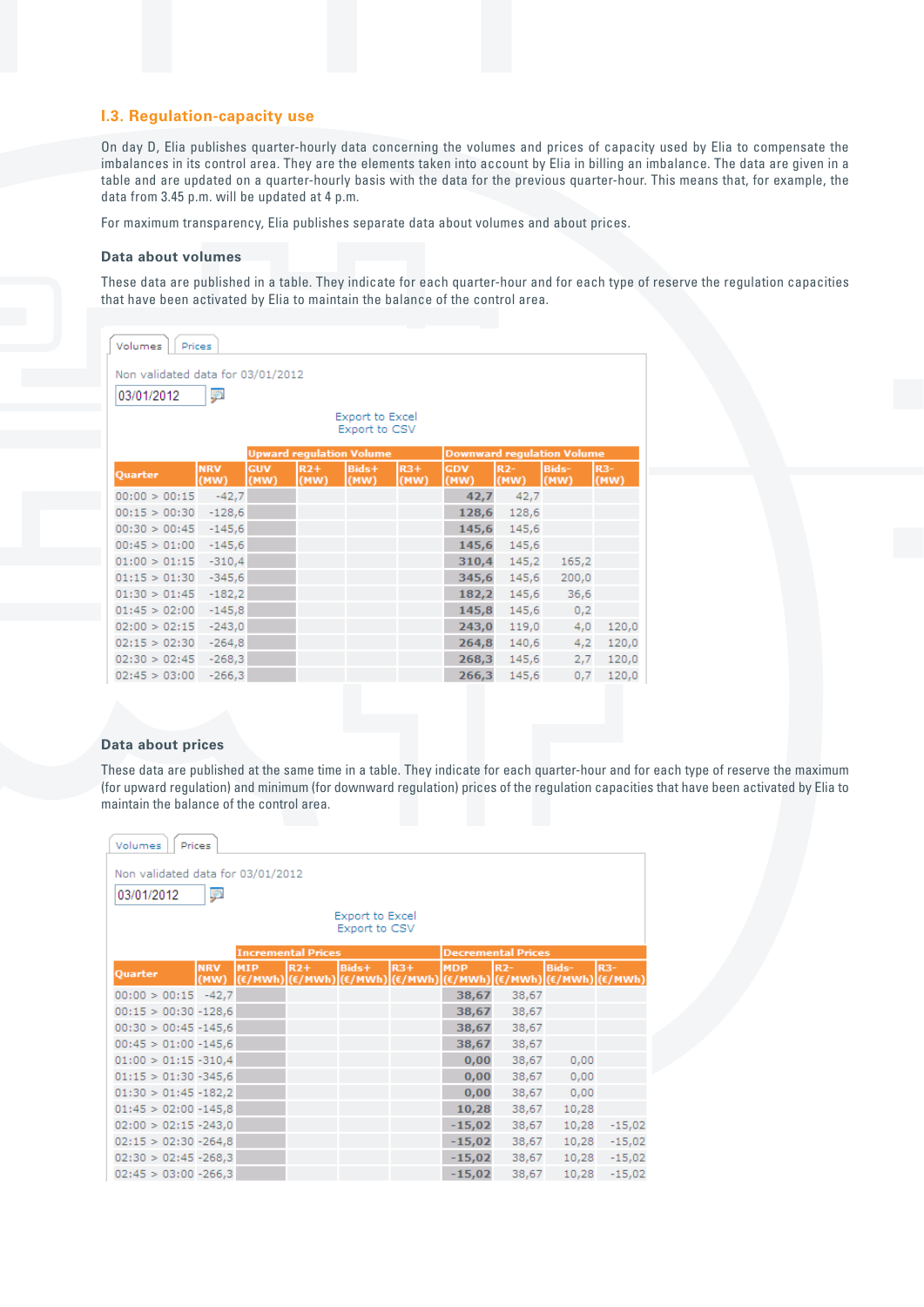The prices published on day D are based on the regulation capacity bids submitted to Elia by its suppliers on day D 1. The data about capacity activated by Elia on day D are published:

- in non-validated form on day D, on a quarter-hourly basis;
- in validated form in the course of the month following day D.

In addition to this information, Elia also publishes historical validated adjustment data covering 1 January 2006 onwards.

All this information can be downloaded in Excel and CSV formats, meaning that visitors to the site www.elia.be can easily consult the data and save them on their computer systems.

#### **I.4. Imbalance price**

Elia publishes the data about imbalance prices in tables and charts. The prices are calculated on a quarter-hourly basis based on the prices of the activations made by Elia to restore the balance of the area. The data are updated on a quarter-hourly basis with the data for the previous quarter-hour. This means that, for example, the data from 3.45 p.m. will be updated at 4 p.m.

Specifically, Elia publishes the data on:

- net regulation volume (NRV) (in MW);
- system imbalance (SI) (in MW);
- additional price component  $\alpha$  (in  $\in$ /MWh);
- marginal incremental price (MIP) (in  $\in$ /MWh);
- marginal decremental price (MDP) (in €/MWh);
- (positive or negative) prices owed by those ARPs that have a positive balancing perimeter (in  $\epsilon$ /MWh);
- prices owed by those ARPs that have a negative balancing perimeter (in  $\in$ /MWh).

This general information is published at the same time in a daily chart and a daily table.

#### Table

| Values<br>Chart                                                                                 |                    |                   |            |                       |                       |                                |                                |  |  |
|-------------------------------------------------------------------------------------------------|--------------------|-------------------|------------|-----------------------|-----------------------|--------------------------------|--------------------------------|--|--|
| Non validated data for 03/01/2012<br>p<br>03/01/2012<br><b>Export to Excel</b><br>Export to CSV |                    |                   |            |                       |                       |                                |                                |  |  |
| Quarter                                                                                         | <b>NRV</b><br>(MW) | <b>SI</b><br>(MW) | a<br>'MWh] | <b>MIP</b><br>(€/MWh) | <b>MDP</b><br>(€/MWh) | <b>POS</b><br>$(\epsilon/MWh)$ | <b>NEG</b><br>$(\epsilon/MWh)$ |  |  |
| 00:00 > 00:15                                                                                   | $-42,7$            | 26,9              | 0,00       | 0,00                  | 38,67                 | 38,67                          | 38,67                          |  |  |
| 00:15 > 00:30                                                                                   | $-128,6$           | 307,8             | 2,15       | 0,00                  | 38,67                 | 36,53                          | 38,67                          |  |  |
| 00:30 > 00:45                                                                                   | $-145,6$           | 334,0             | 3,00       | 0,00                  | 38,67                 | 35,68                          | 38,67                          |  |  |
| 00:45 > 01:00                                                                                   | $-145,6$           | 464,6             | 4,75       | 0,00                  | 38,67                 | 33,93                          | 38,67                          |  |  |
| 01:00 > 01:15                                                                                   | $-310,4$           | 383,0             | 5,66       | 0,00                  | 0,00                  | $-5,66$                        | 0,00                           |  |  |
| 01:15 > 01:30                                                                                   | $-345,6$           | 641,8             | 9,05       | 0,00                  | 0,00                  | $-9,05$                        | 0,00                           |  |  |
| 01:30 > 01:45                                                                                   | $-182,2$           | 674,4             | 12,61      | 0,00                  | 0,00                  | $-12,61$                       | 0,00                           |  |  |
| 01:45 > 02:00                                                                                   | $-145,8$           | 400,1             | 13,30      | 0,00                  | 10,28                 | $-3,02$                        | 10,28                          |  |  |
| 02:00 > 02:15                                                                                   | $-243,0$           | 224,2             | 13,72      | 0,00                  | $-15,02$              | $-28,74$                       | $-15,02$                       |  |  |
| 02:15 > 02:30                                                                                   | $-264,8$           | 333,9             | 13,86      | 0,00                  | $-15,02$              | $-28,88$                       | $-15,02$                       |  |  |
| 02:30 > 02:45                                                                                   | $-268,3$           | 449,1             | 14,61      | 0,00                  | $-15,02$              | -29,63                         | $-15,02$                       |  |  |
| 02:45 > 03:00                                                                                   | $-266,3$           | 537,8             | 15,22      | 0,00                  | $-15,02$              | $-30,24$                       | $-15,02$                       |  |  |

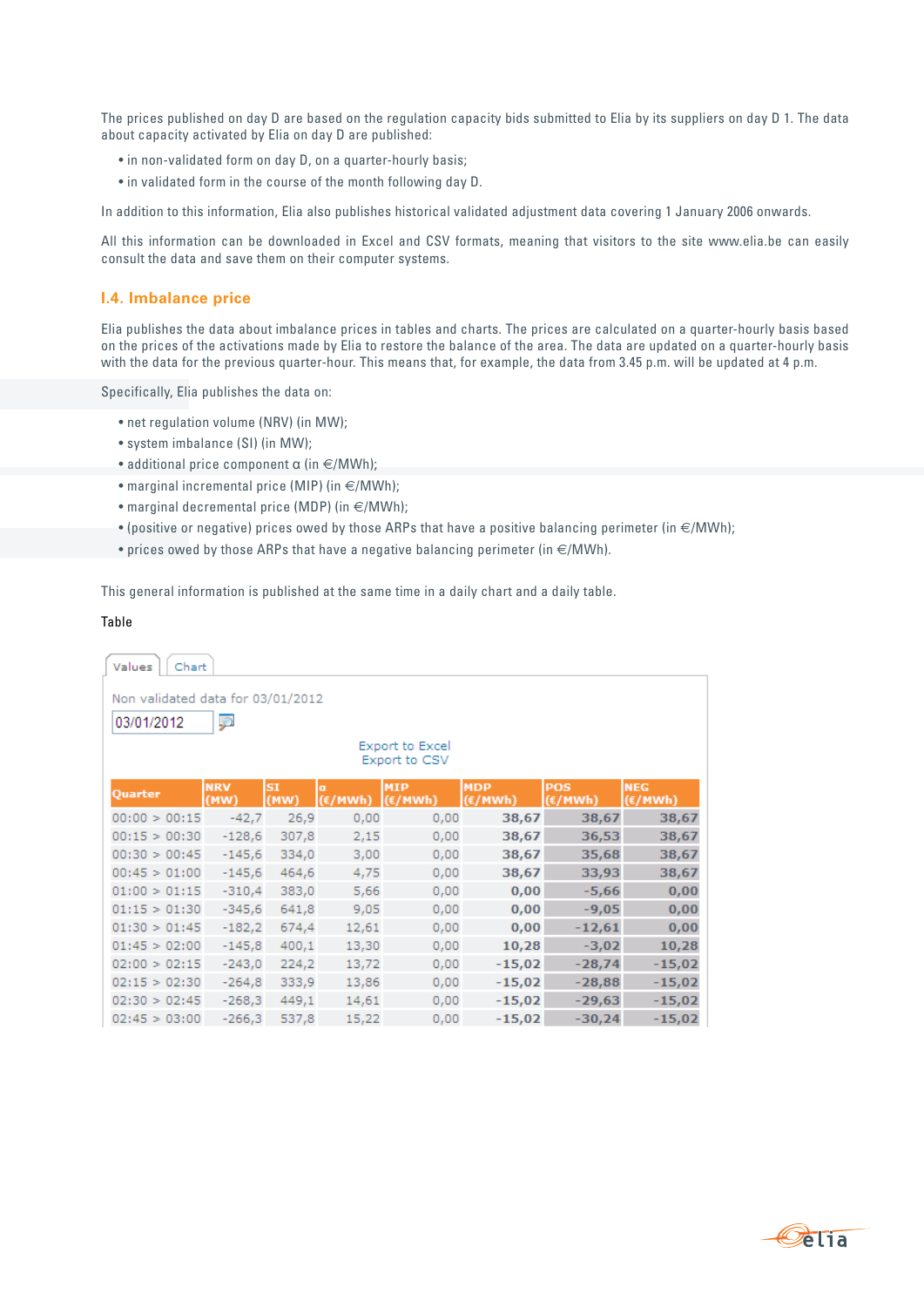#### Graph



The data for day D are published:

- in non-validated form on day D, on a quarter-hourly basis;
- in validated form in the course of the month following day.

The validated data are used to bill the access responsible parties' individual imbalances

All this information can be downloaded in Excel and CSV formats, meaning that visitors to the site www.elia.be can easily consult the data and save them on their computer systems.

#### **I.5. Current system imbalance**

Elia publishes the instantaneous system imbalance values and the net sum of activations of reserves by Elia (NRV). In both cases the cumulative value is also indicated from the start of the quarter-hour in question.

```
Situation at 23/12/2011 14:13 Quarter 14:00 -> 14:15
NRV = 7,6 MWNRV Cumulated = -42,2 MW
System Imbalance = -50.3 MW
System Imbalance Cumulated = -0,5 MW
                            Current NRV
    -400-300-200-100\mathbf{0}100
                                               200
                                                      300
                                                             400
                     Current System Imbalance
    -400-300-200-100\overline{0}100
                                               200
                                                      300
                                                             400
```
The information is published in charts that are updated every two minutes. This chart enables the access responsible parties to estimate the cost of any imbalance they may experience (see the sheet on imbalance charges).